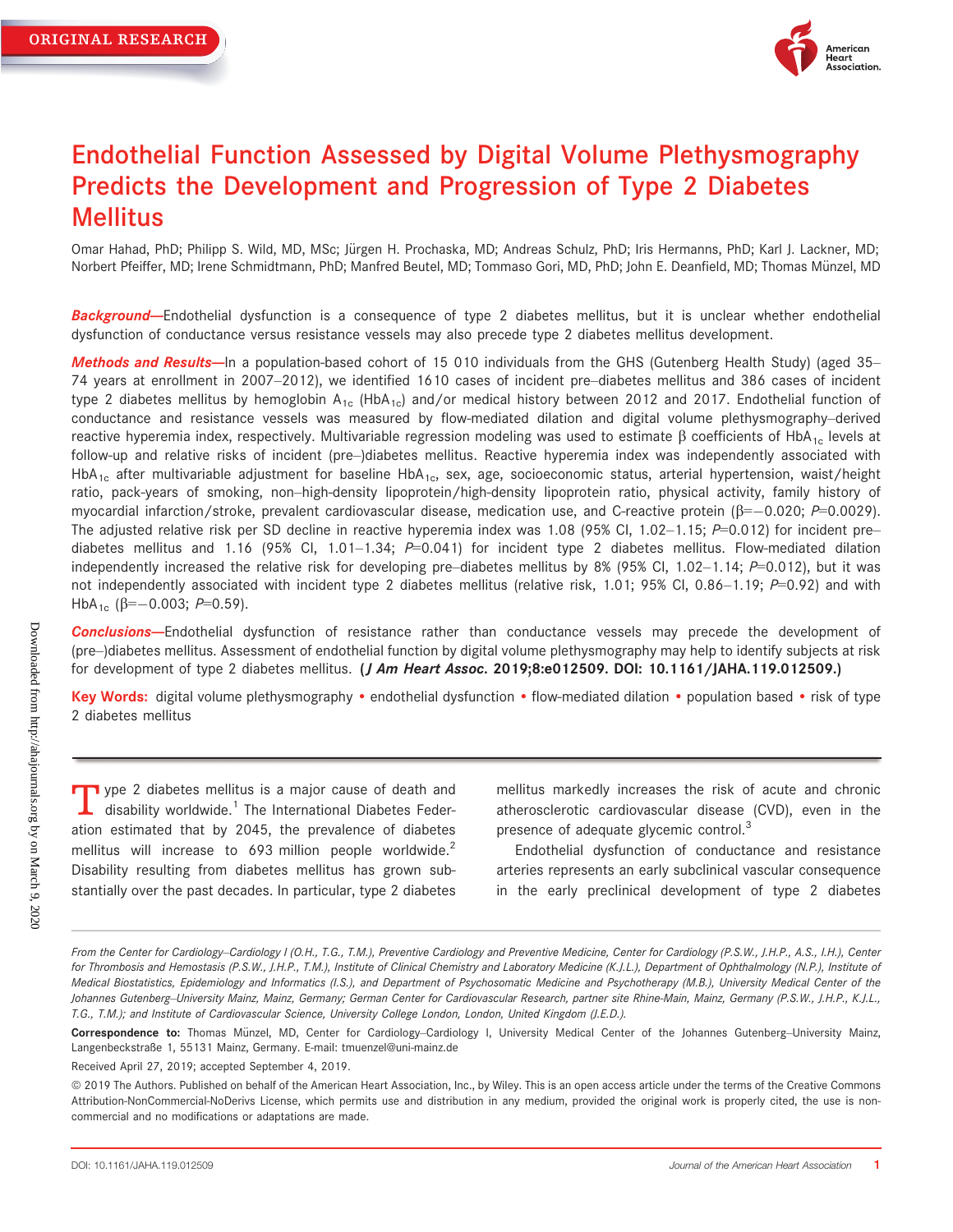### Clinical Perspective

#### What Is New?

- Endothelial dysfunction of resistance rather than conductance vessels predicts incident pre–diabetes mellitus and type 2 diabetes mellitus in a large population-based cohort.
- The analysis demonstrated that a lower reactive hyperemia index, derived from digital volume plethysmography, was a predictor for the development of type 2 diabetes mellitus and its precursor pre–diabetes mellitus independently of other diabetes mellitus risk factors, whereas this association was weaker for flow-mediated dilation of the brachial artery.

#### What Are the Clinical Implications?

- These findings implicate that microvascular damage may precede the manifestation of diabetes mellitus.
- Assessment of microvascular endothelial dysfunction may be useful in the risk stratification for type 2 diabetes mellitus.

mellitus.<sup>4,5</sup> This finding is most commonly explained by the effects of hyperglycemia and insulin resistance, which lead to a decreased bioavailability of vascular NO and inappropriate production of oxygen-free radicals.<sup>6</sup> Moreover, endothelial dysfunction has been shown to be predictive of future cardiovascular events in several disease phenotypes, including patients with coronary and peripheral artery disease, arterial hypertension, and chronic congestive heart failure.<sup>7,8</sup> More important, these alterations have been reported to be already detectable in the prediabetic phase, an intermediate stage along the continuum from normal glucose levels to the clinical entity of type 2 diabetes mellitus.<sup>9</sup>

In addition, evidence is available that endothelial dysfunction may not only be the consequence but rather precede or even predict the onset of development of type 2 diabetes mellitus. However, most of these studies used solely plasma biomarkers of endothelial activation or used flow-mediated dilation (FMD) of the brachial artery in small study samples<sup>10–15</sup> without sufficient control for confounding factors. To the best of our knowledge, no study has to date investigated whether endothelial dysfunction of conductance and/or resistance vessels is associated with an increased incidence of future development of pre–diabetes mellitus and type 2 diabetes mellitus independently of the cardiovascular risk profile.

To address this topic, we measured endothelial function of large conductance arteries and small arterioles in the GHS (Gutenberg Health Study).<sup>16</sup> We investigated whether endothelial dysfunction predicts incident pre–diabetes mellitus and type 2 diabetes mellitus and how this association is influenced by other cardiovascular risk factors.

# Methods

The analysis presents clinical data of a large-scale populationbased cohort with ongoing follow-up examinations. This project constitutes a major scientific effort with high methodological standards and detailed guidelines for analysis and publication to ensure scientific analyses on the highest level. Therefore, data are not made available for the scientific community outside the established and controlled workflows and algorithms. To meet the general idea of verification and reproducibility of scientific findings, we offer access to data at the local database in accordance with the ethics vote on request at any time. The GHS steering committee, which comprises a member of each involved department and the head of the GHS, convenes once a month. The steering committee decides on internal and external access of researchers and use of the data and biomaterials based on a research proposal to be supplied by the researcher. Interested researchers make their requests to the head of the GHS (Philipp S. Wild, [philipp.wild@unimedizin](mailto:philipp.wild@unimedizin-mainz.de)[mainz.de\)](mailto:philipp.wild@unimedizin-mainz.de).

#### Study Design and Sample

The data presented were derived from the GHS, an age-, sex-, and residence-stratified, population-based, prospective singlecenter cohort study in midwestern Germany. The study design of the GHS has been published previously.<sup>16</sup> The multidisciplinary GHS aims at improving individual risk stratification with focus on CVD, metabolic, ophthalmological, cancer, immune system, and mental diseases. The study sample comprises 15 010 individuals (age range, 35–74 years), who underwent a baseline examination between 2007 and 2012 at the University Medical Center Mainz. During the visit at the study center, individuals underwent a standardized 5-hour baseline examination with deep clinical phenotyping and biobanking, according to standard operating procedures. Sequential phenotyping has been conducted 5 years after enrollment (ie, 2012–2017) at the study platform. The study protocol was approved by the ethics committee of the Statutory Physician Board of the State Rhineland-Palatinate and the local data safety commissioners. The study design is in accordance with the revised Helsinki protocol and principles outlined in recommendations for Good Clinical and Epidemiological Practice. Written informed consent was collected from all study participants before participation.

# Assessment of Endothelial Function by FMD and Digital Volume Plethysmography

Briefly, endothelial function measurements were performed in dark, air-conditioned rooms (23°C–25°C) after at least 5 minutes of rest and the subjects in a fasted state (8 hours)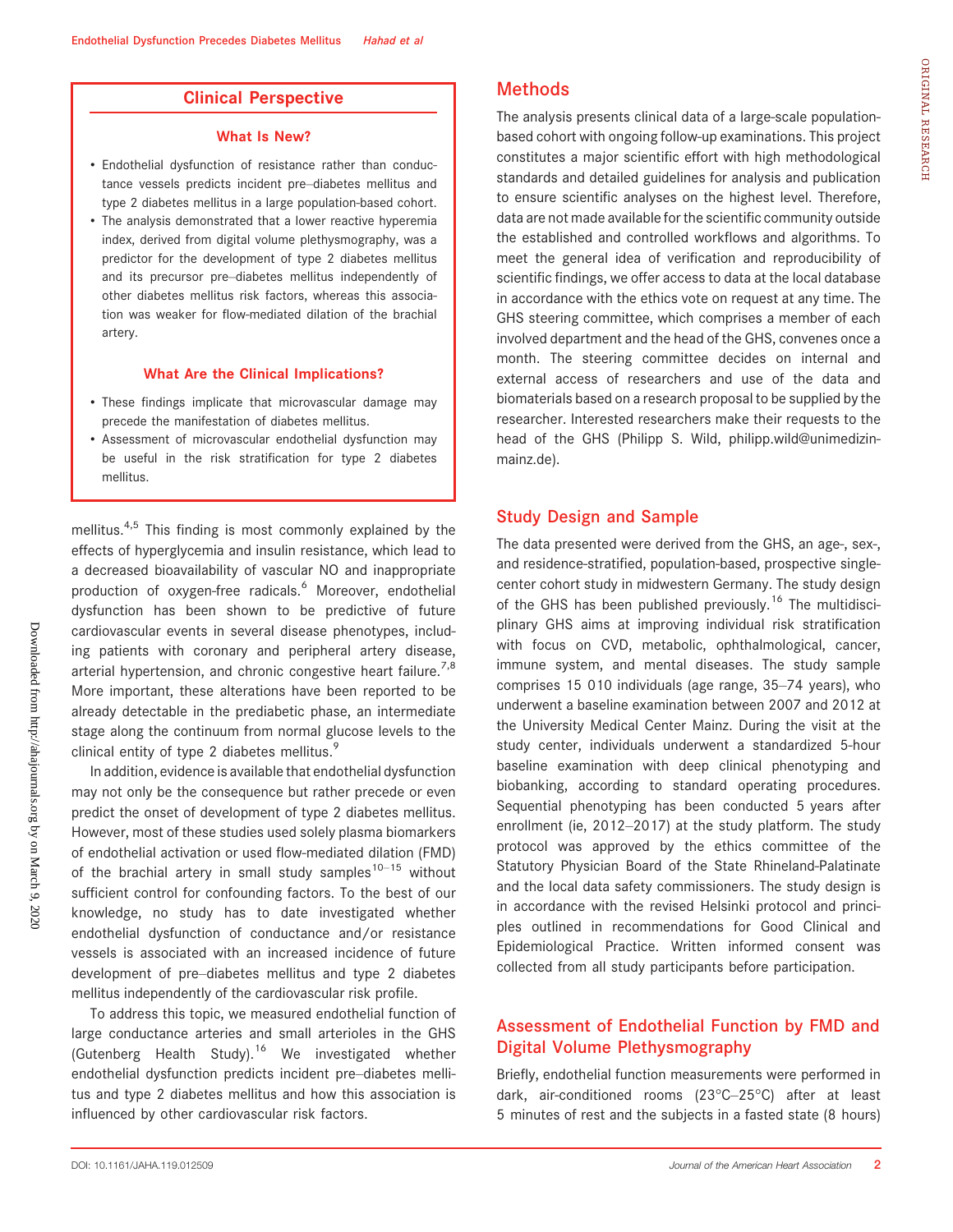and supine position. Subjects were particularly advised to refrain from nicotine, caffeine, alcohol, vitamins, and physical activity before measurement.

Brachial artery diameter was measured in resting conditions, and FMD was determined after a 5-minute upper-arm occlusion under standardized conditions as percentage increase of baseline artery diameter. Two-dimensional highresolution ultrasound images of the right brachial artery were acquired with a Philips HD11XE CV ultrasound machine (Best, the Netherlands) using a linear array broadband probe, L12–5 (38 mm). Artery diameters were analyzed offline with the Brachial Analyzer software tool, version 5.0 (Medical Imaging Applications LLC, Iowa City, IA).

For digital volume plethysmography, pneumatic pulse amplitude was recorded in both index fingers (left index finger served as control finger) using the Endo-PAT 2000 device (Itamar Medical, Caesarea, Israel). Digital reactive hyperemia index (RHI) was calculated automatically by the Endo-PAT software as logarithmic ratio between rest and postocclusion in digital pulse amplitude, normalized to the control finger.

Measurements of FMD and digital volume plethysmography were conducted simultaneously in a single examination by trained technicians who had performed at least 250 vascular function studies before study enrollment and with continuing quality assessment. Reproducibility of the measurements was evaluated and provided good intraclass and interclass variability for all measures of endothelial function (eg, FMD: 0.87–0.93 and 0.90–0.93, respectively). Further details and quality control data about the measurements in the GHS have been described elsewhere.<sup>17,18</sup>

## Determination of Cardiovascular Risk Factors and **CVD**

Computer-assisted interviews, anthropometric measures, and routine laboratory assessments were conducted in a standardized manner to assess cardiovascular risk factors, cardiovascular comorbidities, and humoral biomarkers of glucose metabolism. Medication history was derived from medical records and personal reports and categorized according to the Anatomical Therapeutic Chemical Classification System.<sup>19</sup> Variables were defined as follows: waist/height ratio was calculated by dividing the waist circumference by the body height in centimeters. Pack-years of smoking was calculated as number of cigarettes smoked per day divided by 20 (a pack) and multiplied by the number of years smoked. Arterial hypertension was defined as systolic blood pressure ≥140 mm Hg or diastolic blood pressure ≥90 mm Hg at rest (mean of second and third standardized measurement after 8 and 11 minutes of rest respectively) or by intake of any antihypertensive drugs within the past 2 weeks or arterial hypertension diagnosed by a physician. Non–high-density lipoprotein/high-density lipoprotein ratio was calculated by subtracting high-density lipoprotein cholesterol from total cholesterol divided by high-density lipoprotein cholesterol. Physical activity was measured using the validated Short Questionnaire to Assess Health-Enhancing Physical Activity,<sup>20</sup> which contains questions on multiple activities (commuting, leisure time, household, and activities at work and school), referring to a normal week in recent months (days per week, average time per day, and intensity) for the calculation of an index score (total minutes of activity multiplied by intensity score). Prevalent CVD was assessed on the basis of medical history or diagnosis during a standardized computer-assisted personal interview as any of the following: coronary artery disease, peripheral artery disease, myocardial infarction, congestive heart failure, stroke, or atrial fibrillation. Family history of myocardial infarction or stroke was self-reported. High-sensitivity C-reactive protein was obtained by a standardized laboratory method. Socioeconomic status was assessed via a validated index score combining information about educational background, current occupation, and income (range, 3–21), with a higher score indicating higher socioeconomic status.<sup>21</sup> Detailed information on clinical and laboratory examinations has been published previously.<sup>17,22</sup> All data used for the present study underwent detailed quality control by a central data management unit and were screened for completeness according to predefined algorithms and plausibility criteria.

# Definition and Ascertainment of Type 2 Diabetes Mellitus

Baseline and incident pre–diabetes mellitus were defined by hemoglobin  $A_{1c}$  (HbA<sub>1c</sub>) levels, whereas baseline and incident type 2 diabetes mellitus were defined by  $HbA_{1c}$  levels and medical history.<sup>23</sup> Individuals with an intake of antidiabetic medication and/or previous diagnosis of type 2 diabetes mellitus were classified as diabetic. According to  $HDA_{1c}$  levels, subjects were classified according to guidelines of the American Diabetes Association<sup>23</sup> (ie, <5.7% [<39 mmol/mol] as normoglycemic, 5.7%–6.4% [39–46 mmol/mol] as having increased risk for diabetes mellitus or pre–diabetes mellitus, and ≥6.5% [≥48 mmol/mol] as having diabetes mellitus). Individuals with type 1 diabetes mellitus and other types of diabetes mellitus (n=134) were excluded from the analysis.

### Statistical Analysis

Baseline characteristics of the study sample are shown according to glucose status (ie, normoglycemia, pre–diabetes mellitus, and type 2 diabetes mellitus) as absolute and relative frequency for categorical variables and as mean value and SD or median with 25th and 75th percentiles for continuous variables. Statistical comparisons for categorical variables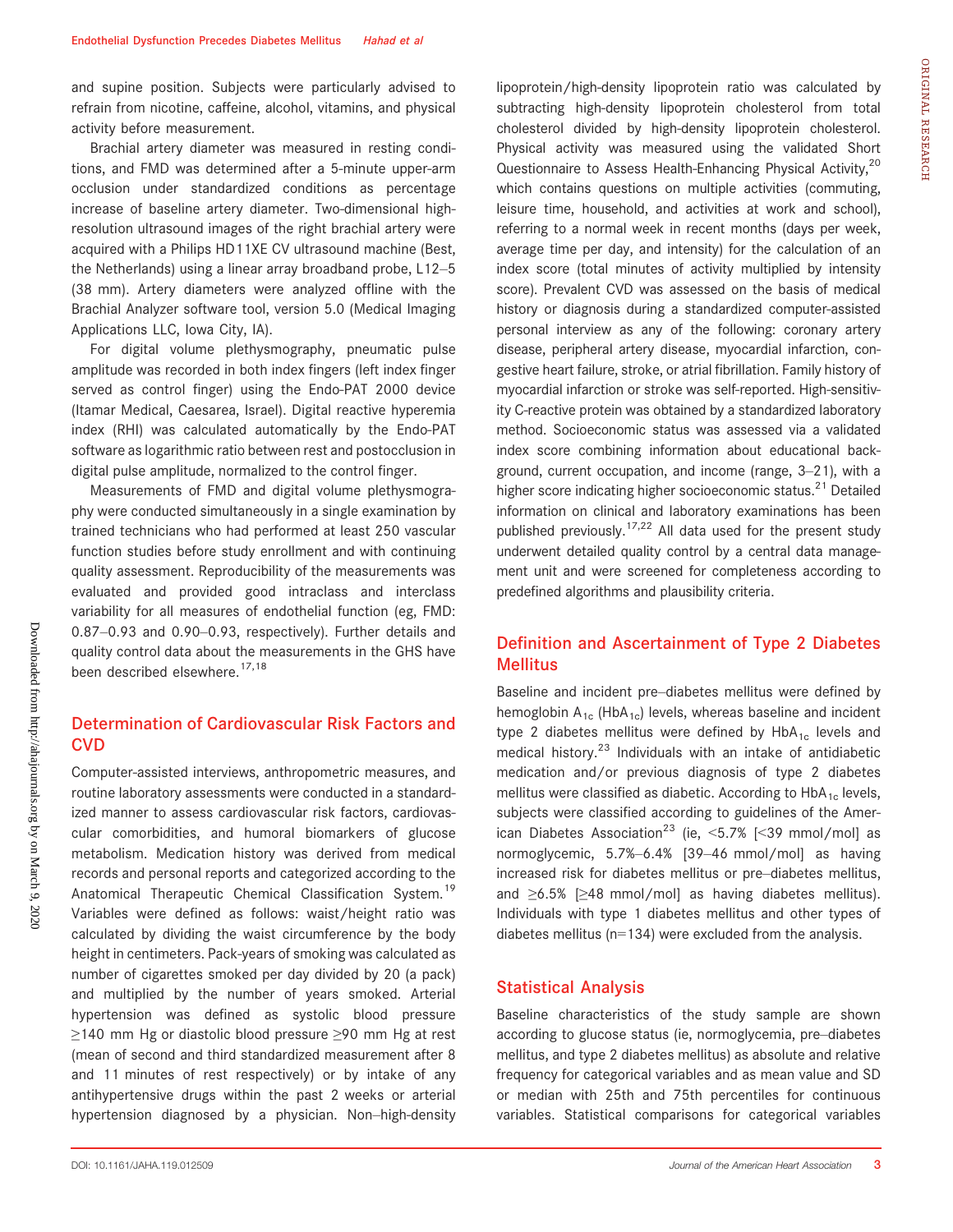were made by Fisher exact or  $\chi^2$  tests; and for continuous variables, Mann-Whitney  $U$  or Student  $t$  tests were used, respectively. For the evaluation of statistical trends among groups, Jonckheere-Terpstra trend test was used. Binomial plots were generated for incident cases of (pre–)diabetes mellitus to show their relative frequencies in dependence on endothelial function. To prospectively assess the relationship between endothelial function and levels of  $HbA_{1c}$ , linear regression models with  $\beta$  estimates were used. Scatterplots were used for the visual examination of the relationship between the independent and dependent variables, showing a linear approximation to be adequate. Moreover, histograms were used to check if the dependent variable was symmetric and if the residuals were normally distributed. These assumptions were met. We further investigated the variance inflation factor for all included variables, indicating no multicollinearity issues. Relative risks (RRs) from a Poisson regression model with robust variance estimation as a more stable alternative to log-binomial regression were used to estimate the effect of endothelial function on incident (pre–)diabetes mellitus. FMD and RHI were modeled as inverse term (multiplied by  $-1$ ), to provide estimates reflecting increased risk. Separate analyses for each endothelial function variable were performed. Models were sequentially adjusted for baseline HbA<sub>1c</sub> (continuous), sex (male/ female), age (continuous), socioeconomic status (continuous), arterial hypertension (categorical), waist/height ratio (continuous), pack-years of smoking (continuous), non–high-density lipoprotein/high-density lipoprotein ratio (continuous), physical activity (continuous), family history of myocardial infarction or stroke (categorical), prevalent CVD (categorical; composite variable combining congestive heart failure, coronary artery disease, myocardial infarction, stroke, atrial fibrillation, and peripheral artery disease), medication use (antithrombotic agents, antihypertensives, diuretics,  $\beta$  blockers, calcium channel blocker, agents acting on the reninangiotensin-aldosterone system, and lipid-modifying agents), and inflammation by levels of C-reactive protein (continuous). All effect estimates are given with 95% CIs with corresponding  $P$  values. In this explorative analysis,  $P$  values should be treated as a continuous measure of statistical strength of an association, and they are therefore reported exactly. All tests were 2 sided, and  $P<0.05$  was seen as significant. The statistical data analyses were performed using the software R, version 3.3.1 (<http://www.r-project.org/>).

### **Results**

#### Baseline Characteristics

After exclusion of individuals with type 1 diabetes mellitus (n=79) or unspecified diabetes mellitus (n=55), a total of

DOI: 10.1161/JAHA.119.012509 **4** Journal of the American Heart Association **4** 

14 876 individuals (7522 men and 7354 women) were analyzed (Figure 1). Baseline characteristics of the study sample, according to glucose status, are presented in Table 1. At baseline, 63.4% of individuals were normoglycemic, 27.7% had pre–diabetes mellitus, and 8.8% had type 2 diabetes mellitus (of which, n=913 [69.4%] were classified by  $HbA_{1c}$ , n=386 [29.3%] were classified by medical history, and  $n=17$  [1.3%] were classified by history of antidiabetic medications). In comparison to normoglycemic individuals, subjects with pre–diabetes mellitus and diabetes mellitus were more likely to be men, were older, and had a higher waist/height ratio. Moreover, they were less physically active and showed a more pronounced cardiovascular risk profile. In general, the use of antithrombotic and cardiovascular medication increased from subjects with normoglycemia to those with pre–diabetes mellitus and diabetes mellitus. Among individuals with type 2 diabetes mellitus, approximately one third were therapy naïve with regard to antidiabetic medication. With regard to endothelial dysfunction, FMD and RHI decreased from normoglycemic to prediabetic and diabetic subjects, whereas baseline brachial artery diameter and pulse amplitude increased concordantly.

# Baseline Characteristics of Individuals Without and With Incident Pre–Diabetes Mellitus and Diabetes Mellitus at Follow-Up

Baseline characteristics of individuals who developed incident (pre–)diabetes mellitus during follow-up and those who remained free of (pre–)diabetes mellitus are displayed in Table 2. During the 5-year follow-up period, incident pre– diabetes mellitus was detected in n=1610 and incident type 2 diabetes mellitus was detected in n=386 individuals (of which, n=267 [69.2%] were classified by  $HbA_{1c}$ , n=118 [30.6%] were classified by medical history, and  $n=1$  [0.2%] were classified by history of antidiabetic medications). Distributions of characteristics of subjects with incident (pre–)diabetes mellitus were similar to those with baseline (pre–)diabetes mellitus, showing increased prevalence or alterations of cardiovascular risk factors, CVD, and endothelial function variables from normoglycemic to subjects with (pre–)diabetes mellitus. For visualization of the relation between endothelial function at baseline and incident (pre–)diabetes mellitus, binomial plots were generated for the incidence of (pre–)diabetes mellitus over the range of endothelial function (Figure 2). RHI (Figure 2A) and FMD (Figure 2C) showed a negative, graded relationship for the incidence of (pre–)diabetes mellitus across increasing values, whereas there was a steady increase in incidence of (pre–)diabetes mellitus with increasing baseline pulse amplitude (Figure 2B) and brachial artery diameter (Figure 2D).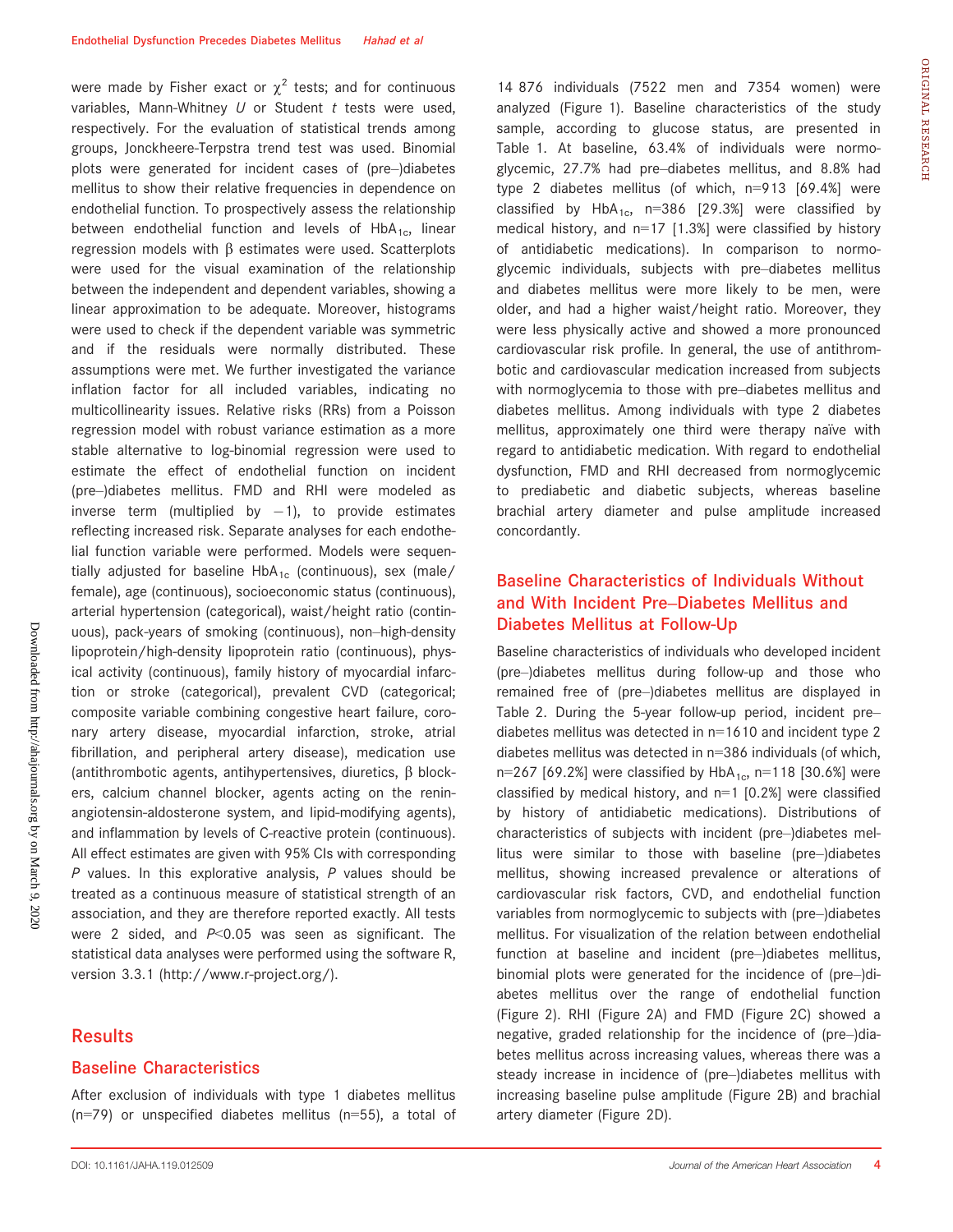

Figure 1. Flow diagram for the study sample in the present analysis. Of 15 010 participants initially enrolled in the GHS (Gutenberg Health Study) at baseline between 2007 and 2012, 134 were excluded from analysis because of having types other than type 2 diabetes mellitus. Of the remaining 14 876 participants, 12 344 attended follow-up between 2012 and 2017. FMD indicates flow-mediated dilation; HbA<sub>1c</sub>, hemoglobin A<sub>1c</sub>; RHI, reactive hyperemia index.

# Relation Between Endothelial Function at Baseline and  $HbA_{1c}$  Levels at Follow-Up

In the next step, we evaluated how endothelial function at baseline might impact  $HbA_{1c}$  levels after 5-year follow-up in all subjects of the study sample without intake of blood glucose influencing drugs at baseline and follow-up by the use of linear regression models for each measure (Table 3). Decreased RHI  $(\beta=-0.020; P=0.0029)$  and increased baseline pulse amplitude ( $\beta$ =0.015; P=0.033) were strong predictors of increased levels of  $HbA_{1c}$  at follow-up in multivariable regression analysis, with adjustment for baseline  $HbA_{1c}$ , sex, age, socioeconomic status, arterial hypertension, waist/height ratio, pack-years of smoking, non–high-density lipoprotein/ high-density lipoprotein ratio, physical activity, family history of myocardial infarction or stroke, prevalent CVD, medication use, and inflammation by levels of C-reactive protein. In contrast, the interrelation between FMD ( $\beta = -0.003$ ; P=0.62) as well as baseline brachial artery diameter ( $\beta$ =0.015;  $P=0.068$ ) and HbA<sub>1c</sub> was attenuated and did no longer pass the threshold of statistical significance after additional adjustment for cardiovascular risk factors, prevalent CVD, and medication use.

# Baseline Endothelial Function and Incident Pre–Diabetes Mellitus and Diabetes Mellitus

The results of Poisson regression modeling with robust variance estimates for subjects who were free of pre–diabetes mellitus and type 2 diabetes mellitus at baseline are displayed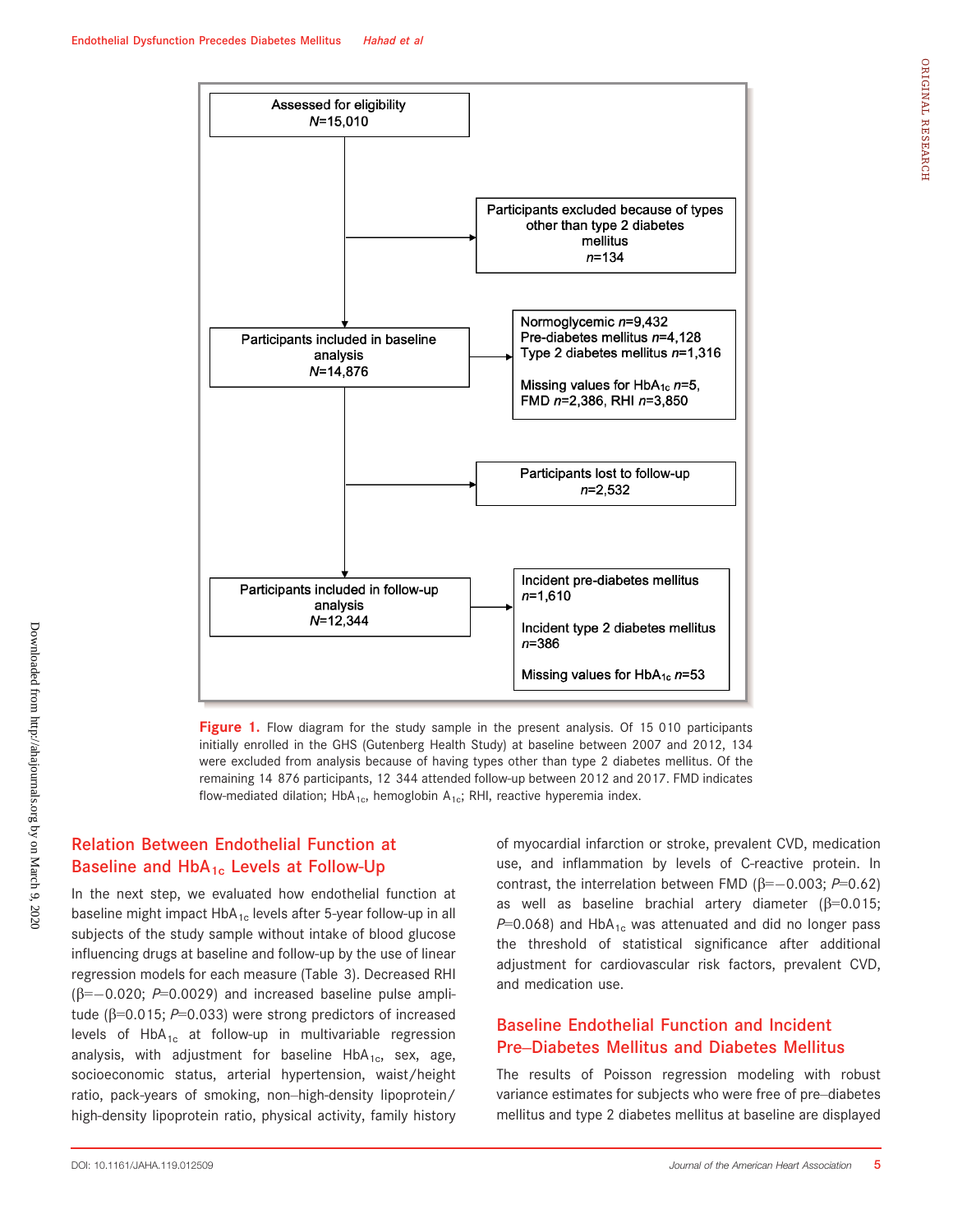# Table 1. Characteristics of the Study Sample by Glucose Status at Baseline

| Variable                                                                       | Normoglycemic (n=9432)    | Pre-Diabetes Mellitus (n=4128) | Diabetes Mellitus (n=1316) | P Value for Trend |  |  |  |  |  |
|--------------------------------------------------------------------------------|---------------------------|--------------------------------|----------------------------|-------------------|--|--|--|--|--|
| Characteristic                                                                 |                           |                                |                            |                   |  |  |  |  |  |
| Female sex, n (%)                                                              | 4786 (50.7)               | 2065 (50.0)                    | 503 (38.2)                 | < 0.0001          |  |  |  |  |  |
| Age, y                                                                         | $52.0 \pm 10.8$           | $59.3 + 9.7$                   | $63.0 + 8.3$               | < 0.0001          |  |  |  |  |  |
| Socioeconomic status*                                                          | $13.48 + 4.42$            | 12.16±4.39                     | $10.95 + 4.28$             | < 0.0001          |  |  |  |  |  |
| Cardiovascular risk factors                                                    |                           |                                |                            |                   |  |  |  |  |  |
| Arterial hypertension, n (%)                                                   | 3888 (41.2)               | 2451 (59.4)                    | 1056 (80.2)                | < 0.0001          |  |  |  |  |  |
| Pack-years of smoking <sup>†</sup>                                             | 0.02(0/2.43)              | 0.26(0/4.75)                   | 0.57(0/4.87)               | < 0.0001          |  |  |  |  |  |
| Waist/height ratio <sup>‡</sup>                                                | $0.54 + 0.07$             | $0.57 + 0.08$                  | $0.63 + 0.08$              | < 0.0001          |  |  |  |  |  |
| Non-high-density<br>lipoprotein/high-density<br>lipoprotein ratio <sup>§</sup> | $2.97 \pm 1.17$           | $3.27 \pm 1.20$                | $3.37 \pm 1.20$            | < 0.0001          |  |  |  |  |  |
| Physical activity                                                              | $7.74 \pm 3.88$           | $6.94 + 4.02$                  | $5.94 \pm 4.22$            | < 0.0001          |  |  |  |  |  |
| Family history of myocardial<br>infarction or stroke, n (%)                    | 1949 (20.7)               | 975 (23.6)                     | 362 (27.5)                 | < 0.0001          |  |  |  |  |  |
| Inflammation                                                                   |                           |                                |                            |                   |  |  |  |  |  |
| C-reactive protein, mg/L                                                       | 1.30 (0.50/2.70)          | 2.00 (1.00/3.80)               | 2.40 (1.30/5.10)           | < 0.0001          |  |  |  |  |  |
| Cardiovascular comorbidities, n (%)                                            |                           |                                |                            |                   |  |  |  |  |  |
| Congestive heart failure                                                       | 620 (6.6)                 | 352 (8.5)                      | 166 (12.6)                 | < 0.0001          |  |  |  |  |  |
| Coronary artery disease                                                        | 210(2.2)                  | 247(6.1)                       | 177(14.1)                  | < 0.0001          |  |  |  |  |  |
| Myocardial infarction                                                          | 140 (1.5)                 | 173 (4.2)                      | 125 (9.6)                  | < 0.0001          |  |  |  |  |  |
| <b>Stroke</b>                                                                  | 113(1.2)                  | 96(2.3)                        | 64 (4.9)                   | < 0.0001          |  |  |  |  |  |
| Atrial fibrillation                                                            | 181 (1.9)                 | 148 (3.6)                      | 76 (5.8)                   | < 0.0001          |  |  |  |  |  |
| Peripheral artery disease                                                      | 204(2.2)                  | 184 (4.5)                      | 107(8.3)                   | < 0.0001          |  |  |  |  |  |
| Any cardiovascular disease                                                     | 1190 (12.7)<br>842 (20.6) |                                | 445 (34.6)                 | < 0.0001          |  |  |  |  |  |
| Measurements of endothelial function                                           |                           |                                |                            |                   |  |  |  |  |  |
| Flow-mediated dilation, %                                                      | $8.60 + 5.41$             | $7.61 \pm 4.85$                | $6.45 \pm 4.62$            | 0.10              |  |  |  |  |  |
| Baseline brachial artery diameter, mm                                          | $4.23 \pm 0.86$           | $4.42 \pm 0.81$                | $4.70 \pm 0.81$            | < 0.0001          |  |  |  |  |  |
| Reactive hyperemia index <sup>1</sup>                                          | $0.69 + 0.41$             | $0.62 \pm 0.41$                | $0.45 + 0.40$              | < 0.0001          |  |  |  |  |  |
| Baseline pulse amplitude, mm                                                   | 0.38(0.19/0.74)           | $0.52$ (0.26/0.92)             | $0.69$ $(0.43/1.03)$       | < 0.0001          |  |  |  |  |  |
| Humoral biomarkers of glucose metabolism                                       |                           |                                |                            |                   |  |  |  |  |  |
| $HbA_{1c}$ , %                                                                 | 5.30 (5.10/5.50)          | 5.90 (5.70/6.00)               | 6.70 (6.30/7.20)           | < 0.0001          |  |  |  |  |  |
| $HbA_{1c}$ , mmol/mol                                                          | 34.43 (32.24/36.61)       | 40.98 (38.80/42.08)            | 49.73 (45.36/55.19)        | < 0.0001          |  |  |  |  |  |
| Fasting glucose, mg/dL                                                         | 90.0 (84.0/95.0)          | 96.0 (90.0/102.0)              | 117.2 (103.0/139.0)        | < 0.0001          |  |  |  |  |  |
| Fasting glucose, mmol/L                                                        | 5.00 (4.66/5.27)          | 5.33 (5.00/5.66)               | 6.51 (5.72/7.71)           | < 0.0001          |  |  |  |  |  |
| Medication, n (%) <sup>#</sup>                                                 |                           |                                |                            |                   |  |  |  |  |  |
| Antidiabetic medication (A10)                                                  | .                         | .                              | 856 (65.2)                 | $\cdots$          |  |  |  |  |  |
| Antithrombotic agents (B01)                                                    | 689 (7.4)                 | 678 (16.5)                     | 450 (34.3)                 | < 0.0001          |  |  |  |  |  |
| Antihypertensives (C02)                                                        | 57 (0.6)                  | 41(1.0)                        | 56 (4.3)                   | < 0.0001          |  |  |  |  |  |
| Diuretics (C03)                                                                | 261 (2.8)                 | 257 (6.3)                      | 263 (20.0)                 | < 0.0001          |  |  |  |  |  |
| $\beta$ Blockers (CO7)                                                         | 1085 (11.7)               | 902 (22.0)                     | 519 (39.5)                 | $<$ 0.0001        |  |  |  |  |  |
| Calcium channel blocker (C08)                                                  | 432 (4.6)                 | 356 (8.7)                      | 290 (22.1)                 | < 0.0001          |  |  |  |  |  |

Continued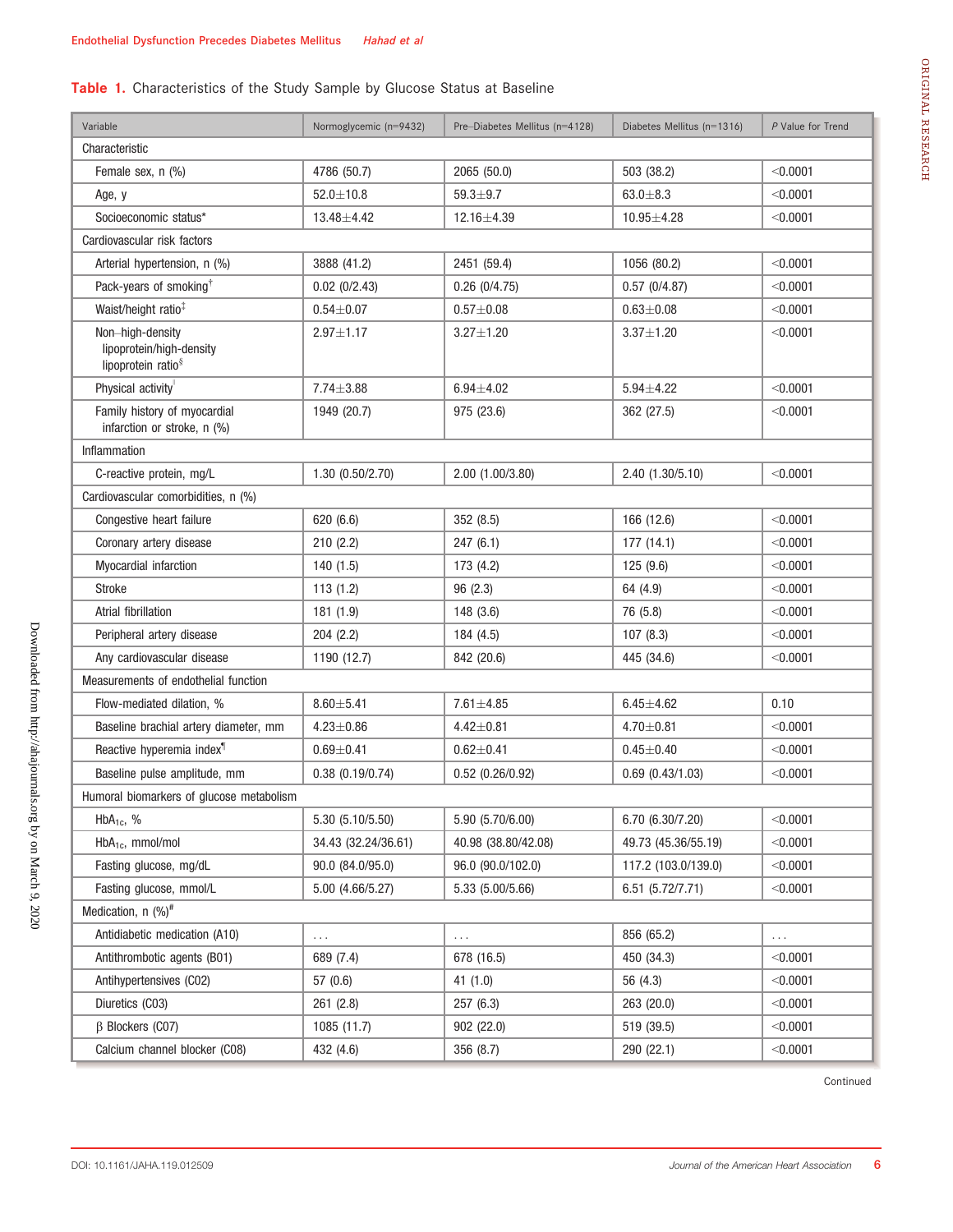#### Table 1. Continued

| Variable                                                              | Normoglycemic (n=9432) | Pre-Diabetes Mellitus (n=4128) | Diabetes Mellitus $(n=1316)$ | P Value for Trend |
|-----------------------------------------------------------------------|------------------------|--------------------------------|------------------------------|-------------------|
| Agents acting on the<br>renin-angiotensin-aldosterone<br>system (CO9) | 1464 (15.7)            | 1247 (30.4)                    | 781 (59.5)                   | < 0.0001          |
| Lipid-modifying agents (C10)                                          | 704 (7.6)              | 744 (18.2)                     | 508 (38.7)                   | < 0.0001          |

Individuals were grouped according to medical history and HbA<sub>1c</sub> levels as normoglycemic (<5.7% [<39 mmol/mol]), as having increased risk for diabetes mellitus or pre-diabetes mellitus (5.7%–6.4% [39–46 mmol/mol]), and as having diabetes mellitus (≥6.5% [≥48 mmol/mol]). Plus-minus values are means ± SDs, and 2 values in parentheses are medians with 25th and 75th percentiles. The number (percentage) denotes absolute and relative frequency. P values were derived by Jonckheere-Terpstra trend test. HbA<sub>1c</sub> indicates hemoglobin A<sub>1c</sub>. \*Socioeconomic status score ranges from 3 to 21, with higher values indicating higher status.

† Pack-years was calculated as number of cigarettes smoked per day, divided by 20 and multiplied by duration of smoking in years.

‡ Waist/height ratio is the waist circumference divided by the body height in centimeters.

§ Non–high-density lipoprotein/high-density lipoprotein ratio was calculated by subtracting high-density lipoprotein cholesterol from total cholesterol, divided by high-density lipoprotein cholesterol.

||Physical activity score was calculated by multiplying total minutes of activity by the intensity score, displayed per 1000 units.

<sup>1</sup>Reactive hyperemia index is the logarithmic ratio of digital pulse amplitude at baseline and after cuff release, normalized to the control finger.

# Medication is labeled with the anatomical therapeutic chemical code.

in Table 4. RHI was independently associated with an increased risk of incident pre–diabetes mellitus by 8% (95% Cl,  $1.02-1.15$ ;  $P=0.012$ ) and type 2 diabetes mellitus by 16% (95% CI, 1.01–1.34; P=0.041) per 1 SD. Furthermore, baseline pulse amplitude was independently predictive of future development of both pre–diabetes mellitus (RR, 1.12; 95% CI,  $1.06-1.19$ ;  $P=0.00019$ ) and diabetes mellitus (RR, 1.17; 95% Cl, 1.02-1.33; P=0.022). FMD and baseline brachial artery diameter were both independently associated with an increased risk of pre–diabetes mellitus (RR, 1.08 [95% CI, 1.02–1.14; P=0.012] for FMD and RR, 1.14 [95% CI, 1.06– 1.23; P=0.00080] for baseline brachial artery diameter). However, their impact on development of type 2 diabetes mellitus risk was present in the age-, sex-, and socioeconomic status–adjusted model (RR, 1.19 [95% CI, 1.04–1.37; P=0.014] for FMD and RR, 1.20 [95% CI, 1.02-1.41;  $P=0.027$ ] for baseline brachial artery diameter), but was no longer observed after adjustment for other cardiovascular risk factors, prevalent CVD, and medication use (RR, 1.01 [95% CI, 0.86–1.18; P=0.94] for FMD and RR, 0.96 [95% CI, 0.79–1.16;  $P=0.65$ ] for baseline brachial artery diameter).

### **Discussion**

To our knowledge, this is the first study investigating the association of different endothelial function measurement methods, in particular digital volume plethysmography, with the incidence of pre–diabetes mellitus and type 2 diabetes mellitus in the general population. The results of the present study demonstrate, for the first time, that a lower RHI, derived from digital volume plethysmography, as well as the baseline pulse amplitude were strong predictors for the development of type 2 diabetes mellitus and its precursor pre–diabetes mellitus independently of other well-established diabetes mellitus risk factors. This implies that microvascular than being solely the consequence of (pre–)diabetes mellitus. In contrast, this association was weaker for FMD, a measure of endothelial function of large conductance vessels, thus enabling differentiation of microvascular and macrovascular endothelial dysfunction for the development and progression of (pre–)diabetes mellitus.

endothelial dysfunction may be detectable before the development of (pre–)diabetes mellitus and hence rather precede

## Endothelial Dysfunction Is a Consequence of Type 2 Diabetes Mellitus

In the setting of type 2 diabetes mellitus, endothelial dysfunction is a key component of atherosclerosis and initiates the development of clinical CVD.<sup>6</sup> Pathophysiologically, endothelial dysfunction is, besides others, the consequence of recurrent hyperglycemia; elevated free fatty acids; impairment of insulin signaling, leading to systemic insulin resistance; decreased vascular bioavailability of NO caused by reduced production and/or increased inactivation of  $NO^{24}$ ; and increased oxidative stress with the consequence of enhanced vasoconstriction, inflammation, and thrombosis.<sup>25</sup>

Several methods are available for the in vivo assessment of endothelial dysfunction in humans. Among these, FMD of the brachial artery and digital volume plethysmography to determine endothelial function of arterioles are validated methods to assess conduit artery and resistance artery endothelial dysfunction, respectively.<sup>8</sup> Both methods are partly dependent on  $NO^{26}$  and correlates of coronary endothelial function.<sup>27</sup> More important, endothelial dysfunction of large and/ or small arteries has consistently shown to be associated with future cardiovascular events in patients with arterial hypertension, coronary and peripheral artery disease, and heart failure. $8,28$  Differences in the pathophysiological characteristics of endothelial dysfunction between circulatory beds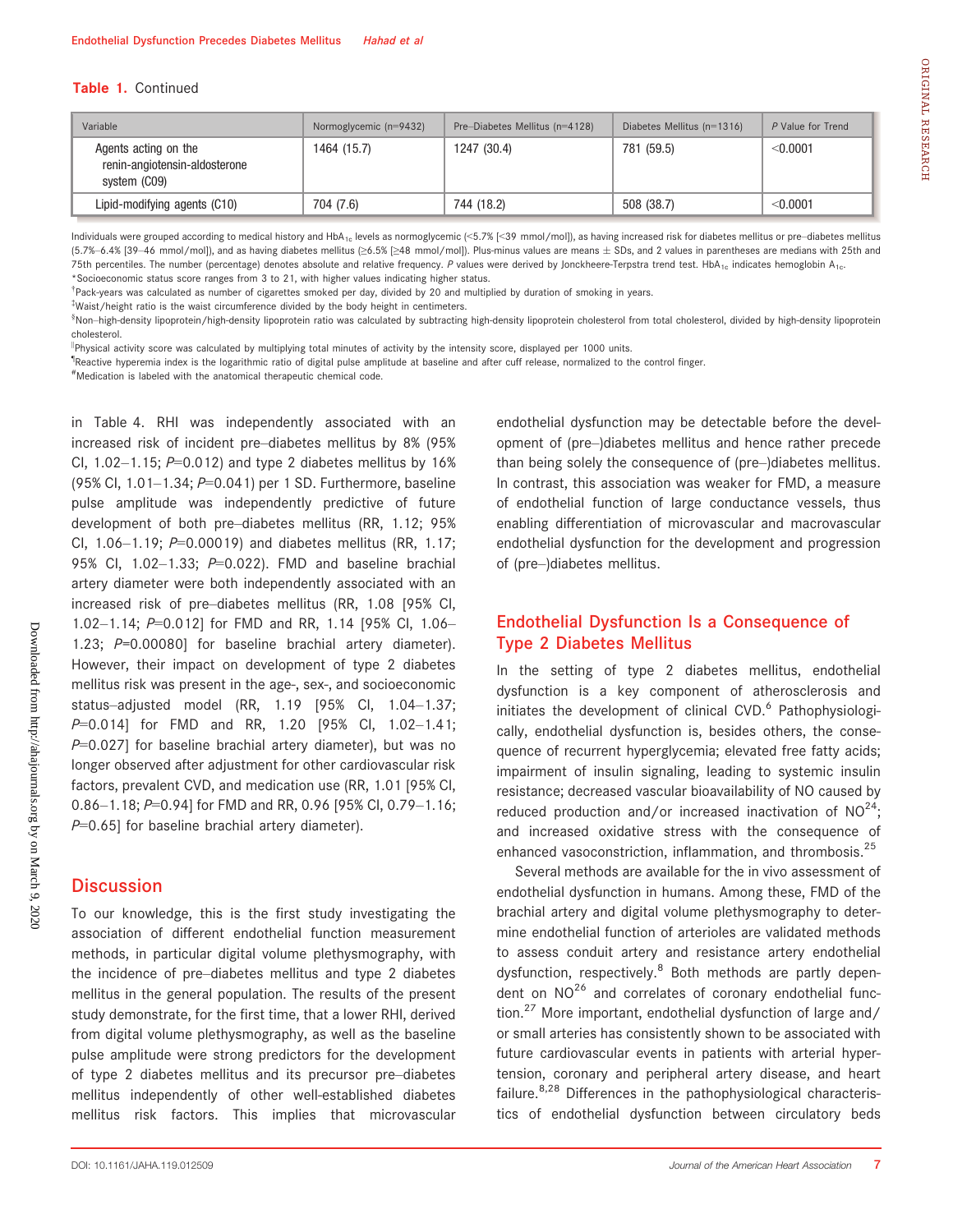# Table 2. Baseline Characteristics of Individuals Without and With Incident (Pre-) Diabetes Mellitus at Follow-Up

|                                                                            | Incident Pre-Diabetes Mellitus |                             |            | Incident Diabetes Mellitus     |                      |           |  |  |  |  |
|----------------------------------------------------------------------------|--------------------------------|-----------------------------|------------|--------------------------------|----------------------|-----------|--|--|--|--|
| Characteristic                                                             | No $(n=6316)$                  | $P$ Value<br>Yes $(n=1610)$ |            | No (n=10 990)<br>Yes $(n=386)$ |                      | $P$ Value |  |  |  |  |
| Female sex, n (%)                                                          | 3134 (49.6)                    | 834 (51.8)                  | 0.12       | 5506 (50.1)                    | 156 (40.4)           | 0.00019   |  |  |  |  |
| Age, y                                                                     | $50.7 \pm 10.5$                | $55.5 \pm 10.0$             | < 0.0001   | $53.7 \pm 10.8$                | $58.4 + 9.2$         | < 0.0001  |  |  |  |  |
| Socioeconomic status*                                                      | $13.95 \pm 4.32$               | $13.02 \pm 4.38$            | < 0.0001   | $13.42 \pm 4.39$               | $11.83 \pm 4.23$     | < 0.0001  |  |  |  |  |
| Cardiovascular risk factors                                                |                                |                             |            |                                |                      |           |  |  |  |  |
| Arterial hypertension, n (%)                                               | 2366 (37.5)                    | 784 (48.7)                  | < 0.0001   | 4878 (44.4)                    | 286 (74.1)           | < 0.0001  |  |  |  |  |
| Pack-years of smoking <sup>†</sup>                                         | 0(0/1.89)                      | 0.13(0/3.14)                | < 0.0001   | 0(0/2.50)                      | 1.09(0/6.80)         | < 0.0001  |  |  |  |  |
| Waist/height ratio <sup>‡</sup>                                            | $0.53 + 0.07$                  | $0.55 + 0.07$               | $<$ 0.0001 | $0.54 \pm 0.07$                | $0.62 + 0.08$        | < 0.0001  |  |  |  |  |
| Non-high-density<br>lipoprotein/high-density<br>lipoprotein ratio $\delta$ | $2.90 + 1.13$                  | $3.13 \pm 1.16$             | < 0.0001   | $3.02 \pm 1.15$                | $3.72 \pm 1.24$      | < 0.0001  |  |  |  |  |
| Physical activity                                                          | $7.92 \pm 3.76$                | $7.62 \pm 3.87$             | 0.011      | 7.32 (5.30/9.42)               | 6.31 (4.00/8.43)     | < 0.0001  |  |  |  |  |
| Family history of myocardial<br>infarction or stroke, n (%)                | 1270 (20.1)                    | 362 (22.5)                  | 0.038      | 2341 (21.3)                    | 91 (23.6)            | 0.28      |  |  |  |  |
| Inflammation                                                               |                                |                             |            |                                |                      |           |  |  |  |  |
| C-reactive protein, mg/L                                                   | 1.20(0.50/2.40)                | $1.60$ $(0.57/3.20)$        | < 0.0001   | 1.40(0.50/2.80)                | 2.30 (1.20/4.91)     | < 0.0001  |  |  |  |  |
| Cardiovascular comorbidities, n (%)                                        |                                |                             |            |                                |                      |           |  |  |  |  |
| Congestive heart failure                                                   | 390 (6.2)                      | 101(6.3)                    | 0.86       | 731 (6.7)                      | 30(7.8)              | 0.41      |  |  |  |  |
| Coronary artery disease                                                    | 107(1.7)                       | 47 (2.9)                    | 0.0023     | 318 (2.9)                      | 27(7.1)              | < 0.0001  |  |  |  |  |
| Myocardial infarction                                                      | 63(1.0)                        | 33(2.1)                     | 0.0012     | 201(1.8)                       | 18(4.7)              | 0.00046   |  |  |  |  |
| <b>Stroke</b>                                                              | 63 (1.0)                       | 20(1.2)                     | 0.41       | 140(1.3)                       | 13(3.4)              | 0.0020    |  |  |  |  |
| Atrial fibrillation                                                        | 96(1.5)                        | 35(2.2)                     | 0.079      | 228(2.1)                       | 11(2.9)              | 0.28      |  |  |  |  |
| Peripheral artery disease                                                  | 105(1.7)                       | 48 (3.0)                    | 0.0011     | 272 (2.5)                      | 22(5.7)              | 0.00051   |  |  |  |  |
| Any cardiovascular disease                                                 | 702 (11.2)                     | 228 (14.2)                  | 0.00083    | 1498 (13.7)                    | 83 (21.8)            | < 0.0001  |  |  |  |  |
| Measurements of endothelial function                                       |                                |                             |            |                                |                      |           |  |  |  |  |
| Flow-mediated dilation, %                                                  | $8.76 \pm 5.46$                | $7.90 \pm 4.88$             | < 0.0001   | $8.34 + 5.25$                  | $6.93 + 4.62$        | < 0.0001  |  |  |  |  |
| Baseline brachial artery<br>diameter, mm                                   | $4.20 \pm 0.86$                | $4.34 \pm 0.85$             | < 0.0001   | $4.28 + 0.85$                  | $4.59 + 0.79$        | < 0.0001  |  |  |  |  |
| Reactive hyperemia index <sup>1</sup>                                      | $0.70 + 0.41$                  | $0.63 + 0.41$               | < 0.0001   | $0.68 + 0.41$                  | $0.49 + 0.36$        | < 0.0001  |  |  |  |  |
| Baseline pulse amplitude, mm                                               | 0.37(0.18/0.71)                | $0.46$ $(0.24/0.85)$        | < 0.0001   | $0.41$ $(0.20/0.78)$           | $0.67$ $(0.37/1.07)$ | < 0.0001  |  |  |  |  |
| Humoral biomarkers of glucose metabolism                                   |                                |                             |            |                                |                      |           |  |  |  |  |
| $HbA_{1c}$ , %                                                             | 5.20 (5.00/5.40)               | 5.50 (5.30/5.60)            | < 0.0001   | $5.41 \pm 0.42$                | $5.96 + 0.37$        | < 0.0001  |  |  |  |  |
| $HbA_{1c}$ , mmol/mol                                                      | 33.33 (31.15/35.52)            | 36.61 (34.43/37.71)         | < 0.0001   | $35.58 \pm 4.58$               | 41.62±4.08           | < 0.0001  |  |  |  |  |
| Fasting glucose, mg/dL                                                     | $89.5 + 8.0$                   | $92.4 \pm 8.7$              | < 0.0001   | $91.6 + 9.0$                   | $103.4 \pm 12.7$     | < 0.0001  |  |  |  |  |
| Fasting glucose, mmol/L                                                    | $4.97 + 0.45$                  | $5.13 \pm 0.48$             | < 0.0001   | 5.08(0.50)                     | $5.74 \pm 0.70$      | < 0.0001  |  |  |  |  |
| Medication, $n$ (%) <sup>#</sup>                                           |                                |                             |            |                                |                      |           |  |  |  |  |
| Antidiabetic medication (A10)                                              | .                              | .                           | .          | .                              | .                    | .         |  |  |  |  |
| Antithrombotic agents (B01)                                                | 358 (5.8)                      | 164 (10.3)                  | < 0.0001   | 958 (8.8)                      | 65 (16.9)            | < 0.0001  |  |  |  |  |
| Antihypertensives (C02)                                                    | 31(0.5)                        | 14(0.9)                     | 0.093      | 67(0.6)                        | 7(1.8)               | 0.013     |  |  |  |  |
| Diuretics (C03)                                                            | 126(2.0)                       | 60 (3.8)                    | 0.00014    | 330 (3.0)                      | 32(8.3)              | < 0.0001  |  |  |  |  |
| $\beta$ Blockers (CO7)                                                     | 607 (9.8)                      | 244 (15.3)                  | < 0.0001   | 1465 (13.5)                    | 101(26.3)            | < 0.0001  |  |  |  |  |
| Calcium channel blocker (C08)                                              | 220 (3.5)                      | 103(6.5)                    | < 0.0001   | 557 (5.1)                      | 43 (11.2)            | < 0.0001  |  |  |  |  |

Continued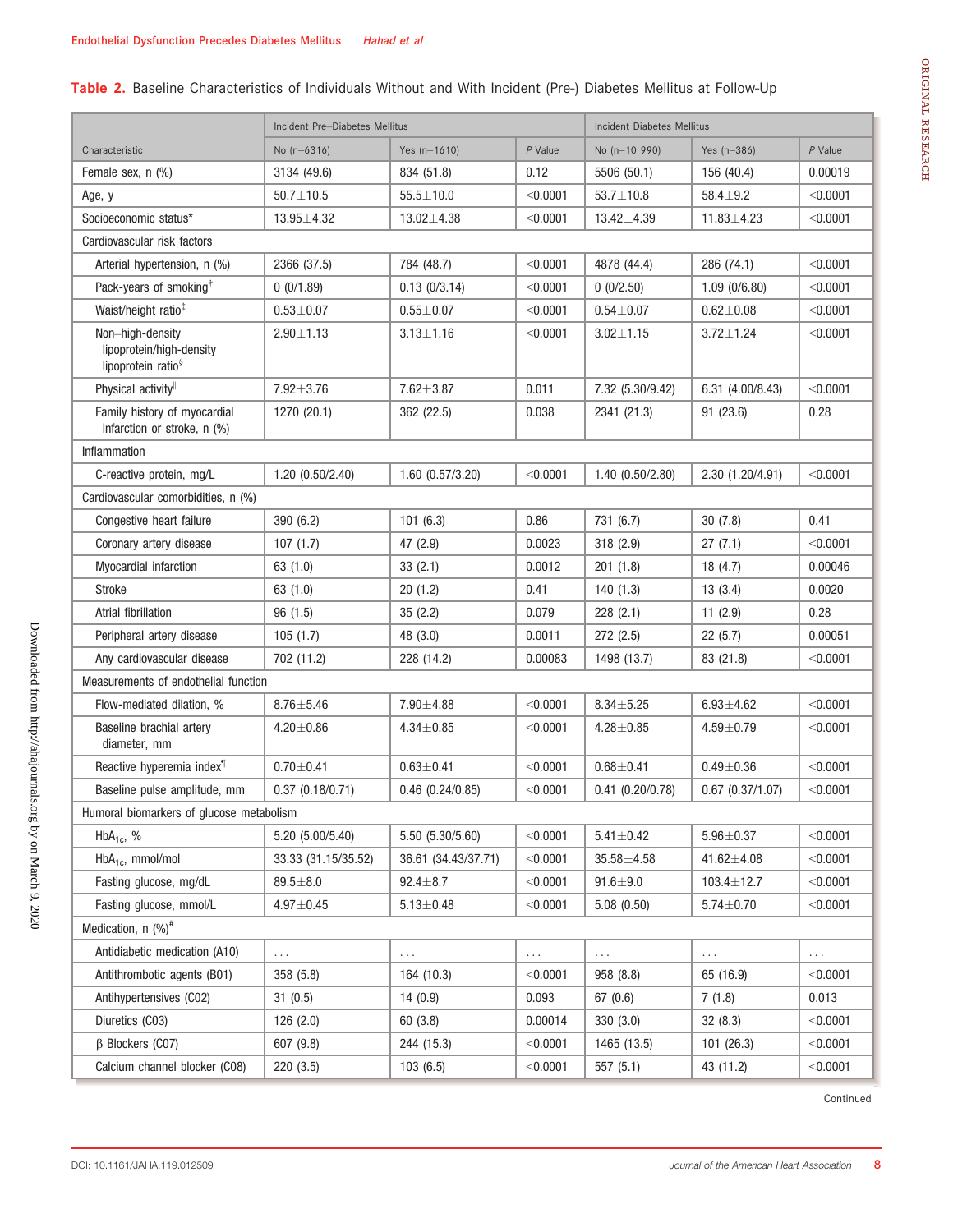#### Table 2. Continued

|                                                                       | Incident Pre-Diabetes Mellitus |                |            | Incident Diabetes Mellitus |               |           |  |
|-----------------------------------------------------------------------|--------------------------------|----------------|------------|----------------------------|---------------|-----------|--|
| Characteristic                                                        | No $(n=6316)$                  | Yes $(n=1610)$ | $P$ Value  | No $(n=10, 990)$           | Yes $(n=386)$ | $P$ Value |  |
| Agents acting on the<br>renin-angiotensin-aldosterone<br>system (CO9) | 810 (13.0)                     | 345 (21.6)     | $<$ 0.0001 | 2009 (18.5)                | 150(39.1)     | < 0.0001  |  |
| Lipid-modifying agents (C10)                                          | 357(5.7)                       | 202(12.7)      | $<$ 0.0001 | 1087(10.0)                 | 82 (21.4)     | < 0.0001  |  |

Baseline characteristics of individuals who developed incident (pre-)diabetes mellitus at follow-up and those who remained free of (pre-)diabetes mellitus. Individuals were grouped according to medical history and HbA<sub>1c</sub> levels as normoglycemic (<5.7% [<39 mmol/mol]), as having increased risk for diabetes mellitus or pre-diabetes mellitus (5.7%-6.4% [39-46 mmol/mol]), and as having diabetes mellitus (≥6.5% [≥48 mmol/mol]). Plus-minus values are means SDs, and 2 values in parentheses are medians with 25th and 75th percentiles. Number (percentage) denotes absolute and relative frequency. P values were derived by Fisher exact or  $\chi^2$  tests for categorial variables; and for continuous variables, Mann-Whitney U or Student t tests were used.  $HbA_{1c}$  indicates hemoglobin  $A_{1c}$ .

\*Socioeconomic status score ranges from 3 to 21, with higher values indicating higher status.

† Pack-years was calculated as number of cigarettes smoked per day, divided by 20 and multiplied by duration of smoking in years.

‡ Waist/height ratio is the waist circumference divided by the body height in centimeters.

®Non–high-density lipoprotein/high-density lipoprotein ratio was calculated by subtracting high-density lipoprotein cholesterol from total cholesterol, divided by high-density lipoprotein cholesterol.

‖ Physical activity score was calculated by multiplying total minutes of activity by the intensity score, displayed per 1000 units.

¶ Reactive hyperemia index is the logarithmic ratio of digital pulse amplitude at baseline and after cuff release, normalized to the control finger.

# Medication is labeled with the anatomical therapeutic chemical code.

remain poorly investigated. In the present study, it was clearly demonstrated that in the setting of type 2 diabetes mellitus, the assessment of endothelial dysfunction in different circulatory beds shows a differential picture, highlighting the interrelation between early microvascular deterioration and disease progression.

# Endothelial Dysfunction Precedes the Development of Type 2 Diabetes Mellitus

The concept that endothelial dysfunction may precede the development of future type 2 diabetes mellitus has been proposed earlier. Several studies indicated that elevated biomarkers suggestive of endothelial dysfunction/activation, including adhesion molecules intercellular adhesion molecule 1, E-selectin, and vascular cell adhesion molecule 1, as well as hemostatic markers, such as von Willebrand factor and PAI-1 (plasminogen activator inhibitor-1), predicted an increased risk of type 2 diabetes mellitus independent of other diabetes mellitus risk factors, such as obesity, inflammation, and insulin resistance.<sup>10,12–14</sup> In addition, Rossi et al established that, in postmenopausal women, endothelial dysfunction assessed via FMD of the brachial artery may precede the onset of type 2 diabetes mellitus.<sup>11</sup> This study was, however, too small to adjust for other risk factors.

More recently, on the basis of a systematic review and meta-analysis, Muris et al postulated that diseased microvessels might concur to the onset of type 2 diabetes mellitus.<sup>29</sup> However, in none of these studies, methods that allow differentiating between endothelial dysfunction of largeconductance versus small-resistance vessels were neither comprehensively investigated nor assessed simultaneously. Furthermore, sample size and the selection of confounders used for adjustments were limited. From a pathophysiological perspective, it has been hypothesized that, in particular, 2 mechanisms may explain the association between microvascular alterations and risk of type 2 diabetes mellitus.<sup>29,30</sup> First, in the arteriolar microcirculation, endothelial dysfunction may impair the function of insulin to redirect blood flow in skeletal muscle from nonnutritive to nutritive capillaries and thereby may reduce insulin-meditated glucose uptake.  $31,32$ Second, (pancreatic) microvascular endothelial dysfunction may cause apoptosis of  $\beta$  cells in the pancreas, reducing insulin secretion by the pancreas and thus leading to hyperglycemia, which, in turn, can further impair microvascular endothelial function. $33-35$  Mechanistically, insulin stimulates the endothelial NO synthase, leading to production of the vasodilator NO, whereas disrupted endothelial insulin signaling impairs endothelial NO synthase pathways and the balance between production of vasodilator and vasoconstrictor substances. $36$  In this context, endothelial glucotoxicity, lipotoxicity, and inflammation associated with altered insulin signaling and insulin resistance enhance the production of reactive oxygen species and oxidative stress, thus limiting NO bioavailability and resulting in hypertension, reduced blood flow, and disturbed transport of glucose and insulin to target tissues.<sup>36</sup>

The present results demonstrate that endothelial dysfunction of arterioles/microvessels, assessed by RHI, independently predicted the development of (pre–)diabetes mellitus, whereas this association was weaker for endothelial dysfunction of conductance vessels, as indicated by FMD. Because the association of large-conductance artery endothelial dysfunction and risk of type 2 diabetes mellitus was attenuated after adjustment for the cardiovascular risk profile in the case of FMD, this may reflect, at least in part, the stronger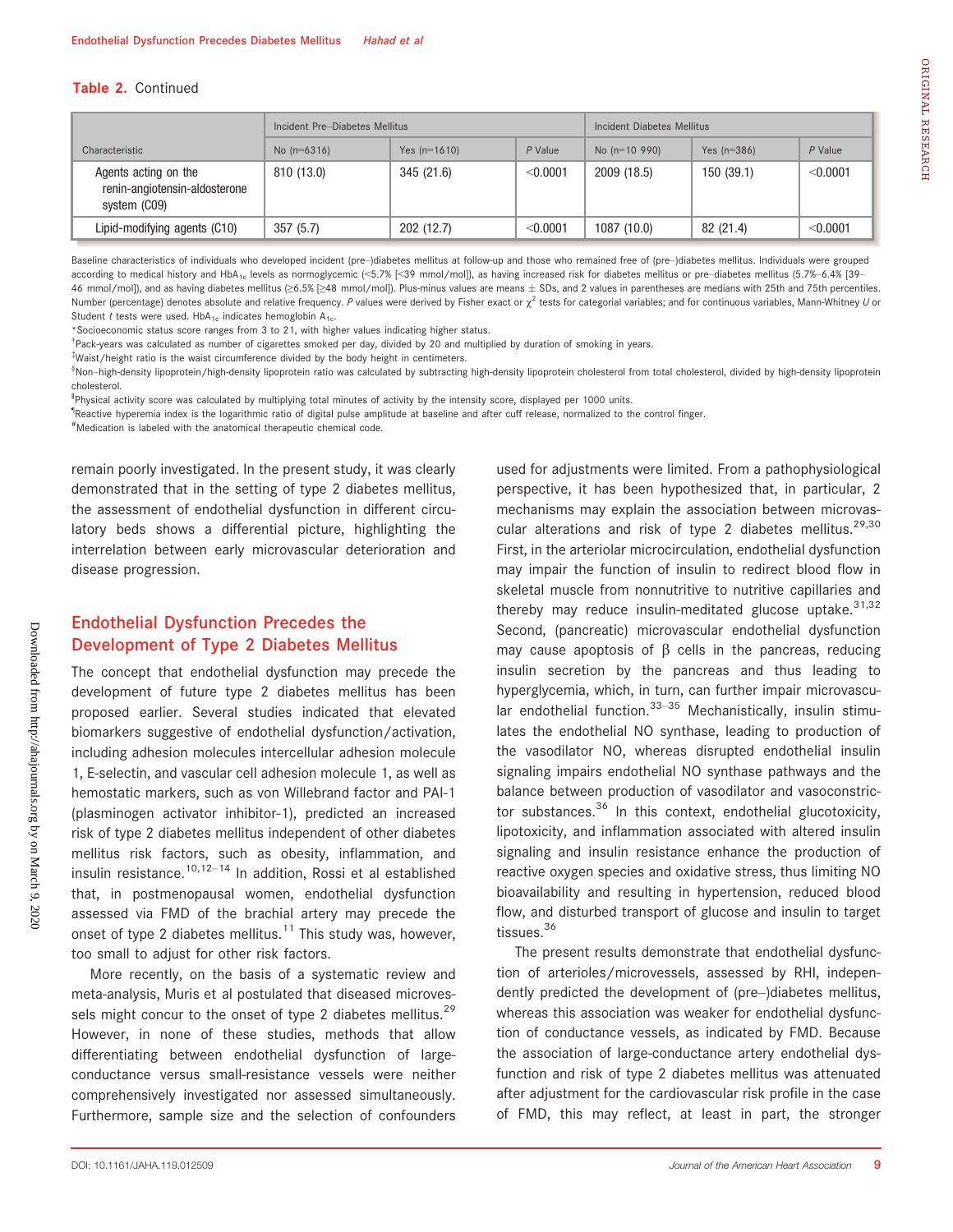

Figure 2. Endothelial function and incidence of (pre-)diabetes mellitus. A, Reactive hyperemia index, B, Baseline pulse amplitude, C, Flow-mediated dilation, D, Baseline brachial artery diameter. Binomial plots presenting the incidence of (pre–)diabetes mellitus over the range of endothelial function variables at baseline, as indicated by a regression line with 95% CI.

dependence of FMD on CVD risk, $<sup>8</sup>$  emphasizing the differing</sup> role of endothelial dysfunction depending on the arterial bed. This would be consistent with the notion that endothelial dysfunction in large arterial beds is a key step in the pathogenesis of atherosclerotic CVD, whereas endothelial dysfunction at the level of arteriolar microcirculation with a vast surface area in intimate contact with metabolically active, insulin-sensitive tissues may be associated with the risk of type 2 diabetes mellitus.<sup>10,37</sup> The present study allows us, for the first time, to directly compare the role of microvascular and macrovascular endothelial dysfunction for the development of pre–diabetes mellitus and type 2 diabetes mellitus and supports the concept of microvascular endothelial dysfunction representing an independent precursor to both diabetic phenotypes. In this context, endothelial dysfunction appears to be a shared antecedent of CVD and type 2 diabetes mellitus in a causative framework in which both are consequences of preceding endothelial dysfunction.38,39 However, the interplay of metabolism, microcirculation, and macrocirculation is complex and still not fully understood. Previous research suggested that microvascular alterations interact within the vascular continuum with larger arteries, subsequently leading to upstream endothelial dysfunction (over time) and atherogenesis (micro-macro interaction). $40-43$ These microvascular alterations in the earlier course of disease development may be reversible through adaption, whereas macrovascular alterations may be more irreversible through maladaptation, which underlines the independent predictive role of RHI in (pre–)diabetes mellitus, whereas FMD may reflect the initiation of atherosclerotic changes over time caused by the preceding microvascular dysfunction.<sup>39</sup>

In the present analysis, binomial plots revealed that worsening of endothelial function, measured by RHI and FMD, was accompanied by a steady increase in incidence of pre–diabetes mellitus and diabetes mellitus. In addition, structural components of endothelial function variables, such as baseline pulse amplitude and brachial artery diameter, appeared to also influence (pre–)diabetes mellitus risk, partly even to a greater extent than the functional markers, reflecting the arterial state on which functional markers are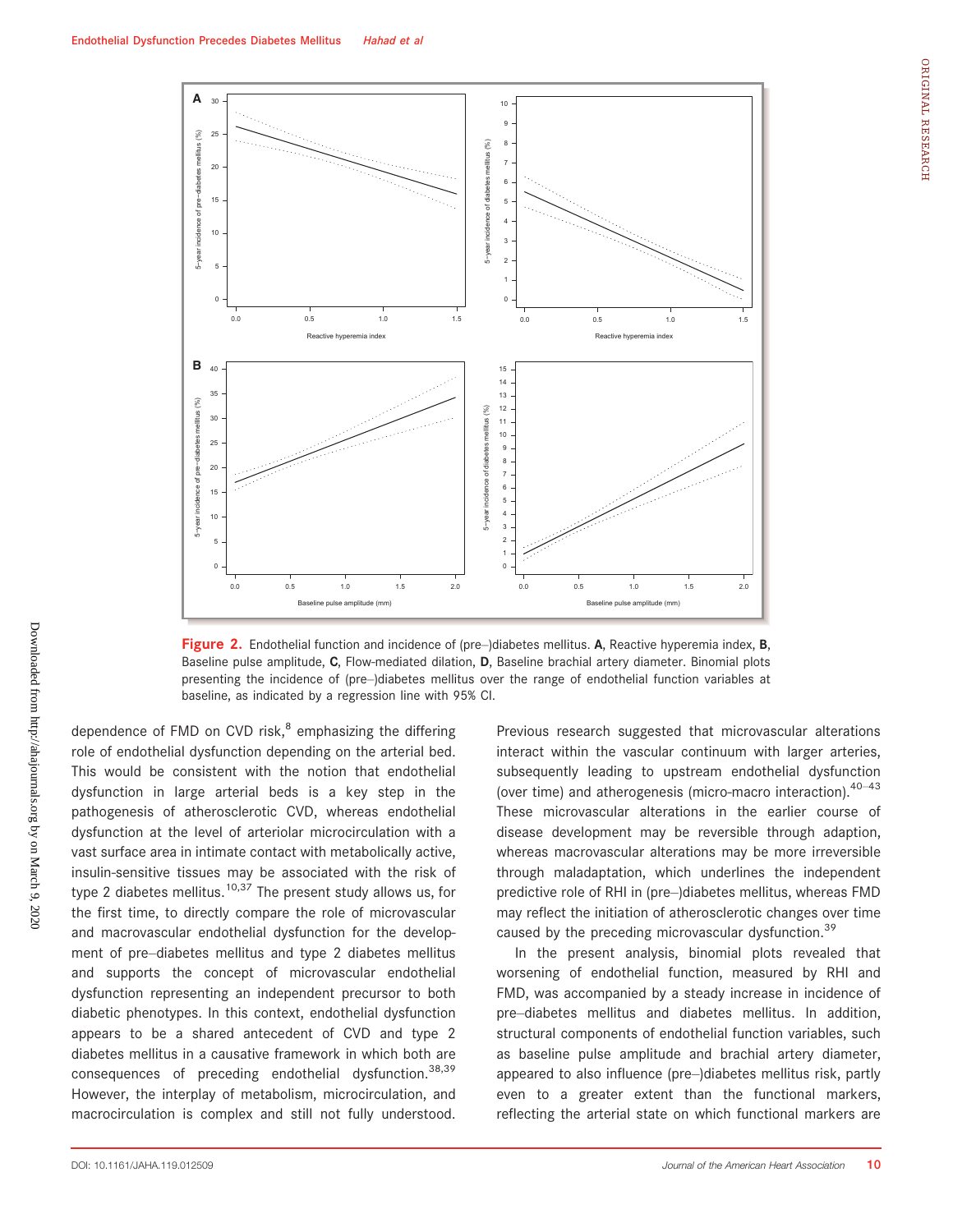



Figure 2. Continued.

based on. In contrast to the results for RHI derived from digital volume plethysmography, there was no significant relation between FMD and  $HbA_{1c}$  levels at follow-up as well as risk of type 2 diabetes mellitus, but between FMD and risk of pre–diabetes mellitus, after adjustment for the cardiovascular risk profile. However, as FMD predicted incident pre–diabetes mellitus but not diabetes mellitus, this is likely because of the fact that risk prediction of incident diabetes mellitus includes normoglycemic subjects as well as subjects in the prediabetic stage in which damages may be already present and, thus, FMD may provide less predictive power in case of progression to overt disease.

A lower RHI, measured via digital volume plethysmography, was closely associated with higher  $HbA_{1c}$  levels and predicted an increased risk for future development of incident pre–diabetes mellitus and type 2 diabetes mellitus. In a dosedependent manner, RR for incident disease increased from pre– diabetes mellitus to diabetes mellitus. More important, RHI appeared to be an independent predictor of increased  $HbA_{1c}$ levels, even after adjustment for baseline  $HbA_{1c}$ , showing that RHI might be predictive for (pre–)diabetes mellitus development, even when  $HbA_{1c}$  levels are below a critical threshold or normal. Because endothelial dysfunction is an indicator of early vascular damage, it might provide incremental value for the detection of metabolic abnormalities that are not completely displayed by blood markers, such as  $HbA_{1c}$ , in early stages of disease development. Of interest, regression analysis demonstrated that these relationships were independent of age, sex, socioeconomic status, cardiovascular risk factors, prevalent CVD, medication use, and levels of C-reactive protein (as an indicator of systemic inflammation). Therefore, it is likely that dysregulated arteriolar endothelial function constitutes an independent risk marker for the development of pre–diabetes mellitus and type 2 diabetes mellitus by displaying clinically relevant, early vascular damage. Given the above, these findings may contribute to identify high-risk individuals in the setting of primary prevention.

#### Strengths and Limitations of the Present Study

Strengths of the present study include the novelty of prospectively examining the predictive power of RHI, derived from digital volume plethysmography and FMD, with respect to pre–diabetes mellitus and diabetes mellitus in a populationbased cohort. Furthermore, the large sample size of the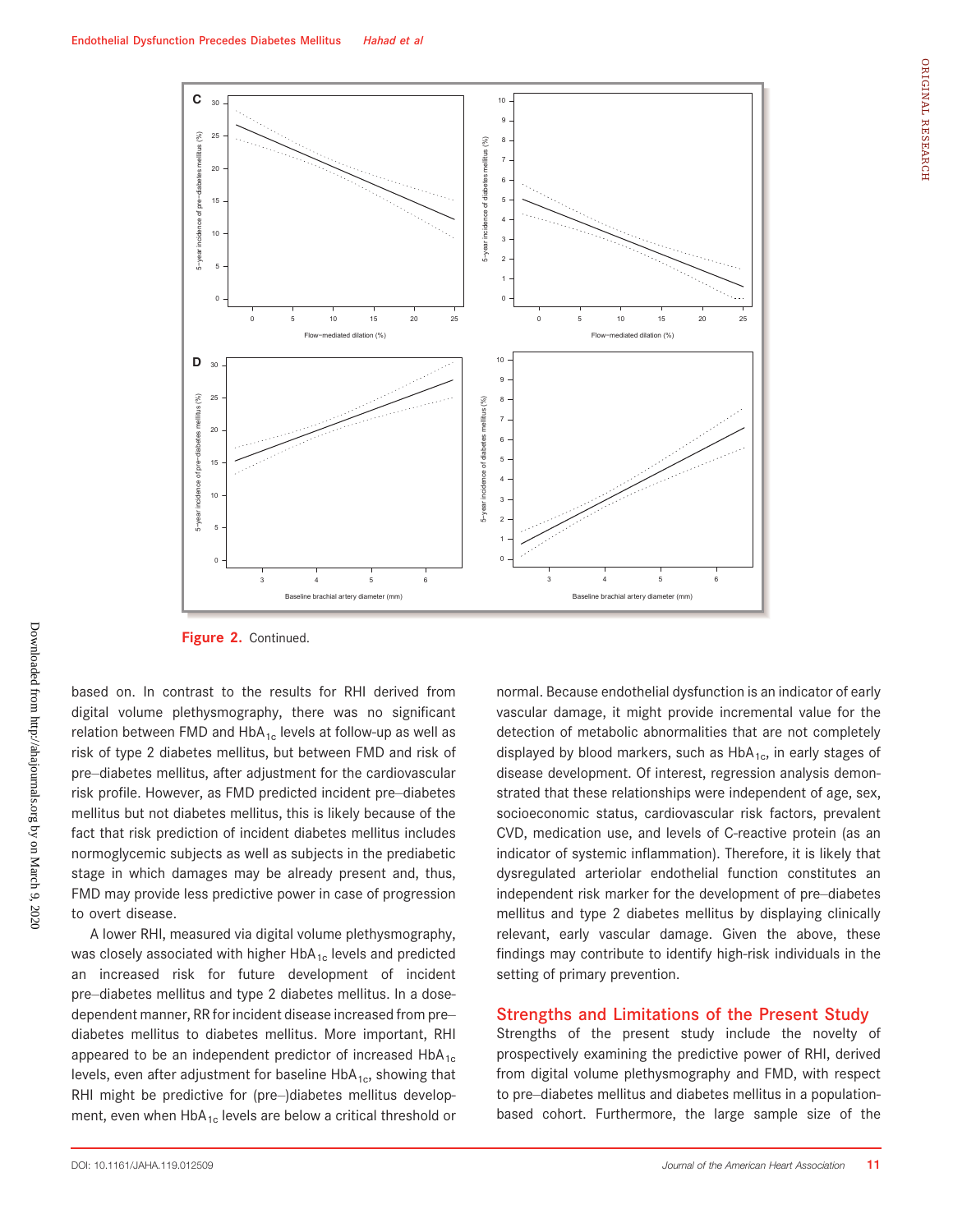| Measurements of                      |        | Model $1*$                                |           | Model $2^{\dagger}$                       |           | Model $3^{\ddagger}$                      |           |
|--------------------------------------|--------|-------------------------------------------|-----------|-------------------------------------------|-----------|-------------------------------------------|-----------|
| <b>Endothelial Function</b>          | No.    | $\beta$ Estimate per SD (95% CI)          | $P$ Value | $\beta$ Estimate per SD (95% CI)          | $P$ Value | $\beta$ Estimate per SD (95% CI)          | $P$ Value |
| Reactive hyperemia index             | 8435   | $-0.028$<br>$(-0.039 \text{ to } -0.017)$ | < 0.0001  | $-0.020$<br>$(-0.034 \text{ to } -0.007)$ | 0.0025    | $-0.020$<br>$(-0.033 \text{ to } -0.007)$ | 0.0029    |
| Baseline pulse amplitude             | 8435   | $0.027$ (0.016 to 0.038)                  | < 0.0001  | $0.015$ (0.001 to 0.029)                  | 0.035     | $0.015(0.001)$ to $0.029$ )               | 0.033     |
| Flow-mediated dilation               | 9522   | $-0.016$<br>$(-0.026 \text{ to } -0.006)$ | 0.0016    | $-0.003$ ( $-0.015$ to 0.008)             | 0.62      | $-0.003$<br>$(-0.015 \text{ to } 0.009)$  | 0.59      |
| Baseline brachial<br>artery diameter | 10 261 | $0.032$ (0.019 to 0.046)                  | < 0.0001  | $0.015$ (-0.001 to 0.030)                 | 0.068     | 0.015<br>$(-0.001$ to $0.030)$            | 0.066     |

b Estimates and 95% CIs are derived from a linear regression model, modeling for HbA1c levels (dependent variable) per 1-SD increase in endothelial function (independent variable). Patients with intake of drugs affecting blood glucose at baseline and follow-up were excluded from analyses. HbA<sub>1c</sub> indicates hemoglobin A<sub>1c</sub>.

Model 2 was additionally adjusted for arterial hypertension, waist/height ratio, pack-years of smoking, non–high-density lipoprotein/high-density lipoprotein ratio, physical activity, family history of myocardial infarction or stroke, cardiovascular disease (comprising congestive heart failure, coronary artery disease, myocardial infarction, stroke, atrial fibrillation, and peripheral artery disease), and medication use (antithrombotic agents, antihypertensives, diuretics,  $\beta$  blockers, calcium channel blocker, agents acting on the renin-angiotensin-aldosterone system, and lipid-modifying agents).

‡ Model 3 was additionally adjusted for C-reactive protein.

population-representative GHS across a broad age spectrum as well as the comprehensive and standardized assessment of endothelial function in multiple circulatory beds, glucose status, and further included variables are notable. Some limitations, however, need to be considered. More important, this is the first study to investigate a variety of measurements of endothelial dysfunction simultaneously in a populationbased setting. As the investigated sample represents a mid-European predominantly white population, the findings have limited generalizability to other ethnicities. Although the analyses corrected for a broad spectrum of known confounders, residual confounding cannot be fully excluded. Furthermore, we could not account for the genetic susceptibility to type 2 diabetes mellitus, which is known to play an important role in disease development.<sup>44</sup> Because changes in  $HbA_{1c}$  were assessed on the basis of 2 measurements (ie, baseline and 5-year follow-up), we cannot evaluate the course of HbA<sub>1c</sub> in between measurements. However, it may be

#### Table 4. Impact of Endothelial Function on Incident (Pre-)Diabetes Mellitus After 5-Year Follow-Up

|                                                                                                |        | Model 1*               |           | Model $2^{\dagger}$    |           | Model $3^*$            |           |  |
|------------------------------------------------------------------------------------------------|--------|------------------------|-----------|------------------------|-----------|------------------------|-----------|--|
| Measurements of Endothelial Function                                                           | No.    | Relative Risk (95% CI) | $P$ Value | Relative Risk (95% CI) | $P$ Value | Relative Risk (95% CI) | $P$ Value |  |
| Estimates (per 1-SD decline of endothelial function marker) for incident pre-diabetes mellitus |        |                        |           |                        |           |                        |           |  |
| Reactive hyperemia index                                                                       | 6125   | $1.15(1.09-1.21)$      | < 0.0001  | $1.08(1.02 - 1.15)$    | 0.010     | $1.08(1.02 - 1.15)$    | 0.012     |  |
| Baseline pulse amplitude                                                                       | 6125   | $1.15(1.10-1.21)$      | < 0.0001  | $1.12(1.05 - 1.18)$    | 0.00023   | $1.12(1.06 - 1.19)$    | 0.00019   |  |
| Flow-mediated dilation                                                                         | 6849   | $1.08(1.02 - 1.14)$    | 0.00015   | $1.08(1.02 - 1.14)$    | 0.014     | $1.08(1.02 - 1.14)$    | 0.012     |  |
| Baseline brachial artery diameter                                                              | 7271   | $1.18(1.10-1.26)$      | < 0.0001  | $1.14(1.06-1.23)$      | 0.00080   | $1.14(1.06-1.23)$      | 0.00080   |  |
| Estimates (per 1-SD decline of endothelial function marker) for incident diabetes mellitus     |        |                        |           |                        |           |                        |           |  |
| Reactive hyperemia index                                                                       | 8536   | 1.42 (1.25-1.60)       | < 0.0001  | $1.16(1.01 - 1.34)$    | 0.040     | $1.16(1.01 - 1.34)$    | 0.041     |  |
| Baseline pulse amplitude                                                                       | 8536   | $1.33(1.20 - 1.46)$    | < 0.0001  | $1.17(1.02 - 1.33)$    | 0.023     | $1.17(1.02 - 1.33)$    | 0.022     |  |
| Flow-mediated dilation                                                                         | 9633   | $1.19(1.04 - 1.37)$    | 0.014     | $1.01(0.86 - 1.18)$    | 0.94      | $1.01(0.86 - 1.19)$    | 0.92      |  |
| Baseline brachial artery diameter                                                              | 10 371 | 1.20 (1.02-1.41)       | 0.027     | $0.96(0.79 - 1.16)$    | 0.65      | $0.95(0.79 - 1.16)$    | 0.63      |  |

Relative risks and 95% CIs are derived from a Poisson regression model with robust variance estimation, modeling for incident (pre–)diabetes mellitus (dependent variable) per 1-SD decline in endothelial function (independent variable). Flow-mediated dilation and reactive hyperemia index were modeled as inverse term (multiplied by -1), to provide estimates reflecting increased risk.

\*Model 1 was adjusted for sex, age, and socioeconomic status.

† Model 2 was additionally adjusted for arterial hypertension, waist/height ratio, pack-years of smoking, non–high-density lipoprotein/high-density lipoprotein ratio, physical activity, family history of myocardial infarction or stroke, cardiovascular disease (comprising congestive heart failure, coronary artery disease, myocardial infarction, stroke, atrial fibrillation, and peripheral artery disease), and medication use (antithrombotic agents, antihypertensives, diuretics,  $\beta$  blockers, calcium channel blocker, agents acting on the renin-angiotensin-aldosterone system, and lipid-modifying agents).

‡ Model 3 was additionally adjusted for C-reactive protein.

<sup>\*</sup>Model 1 was adjusted for baseline  $HbA_{1c}$ , sex, age, and socioeconomic status.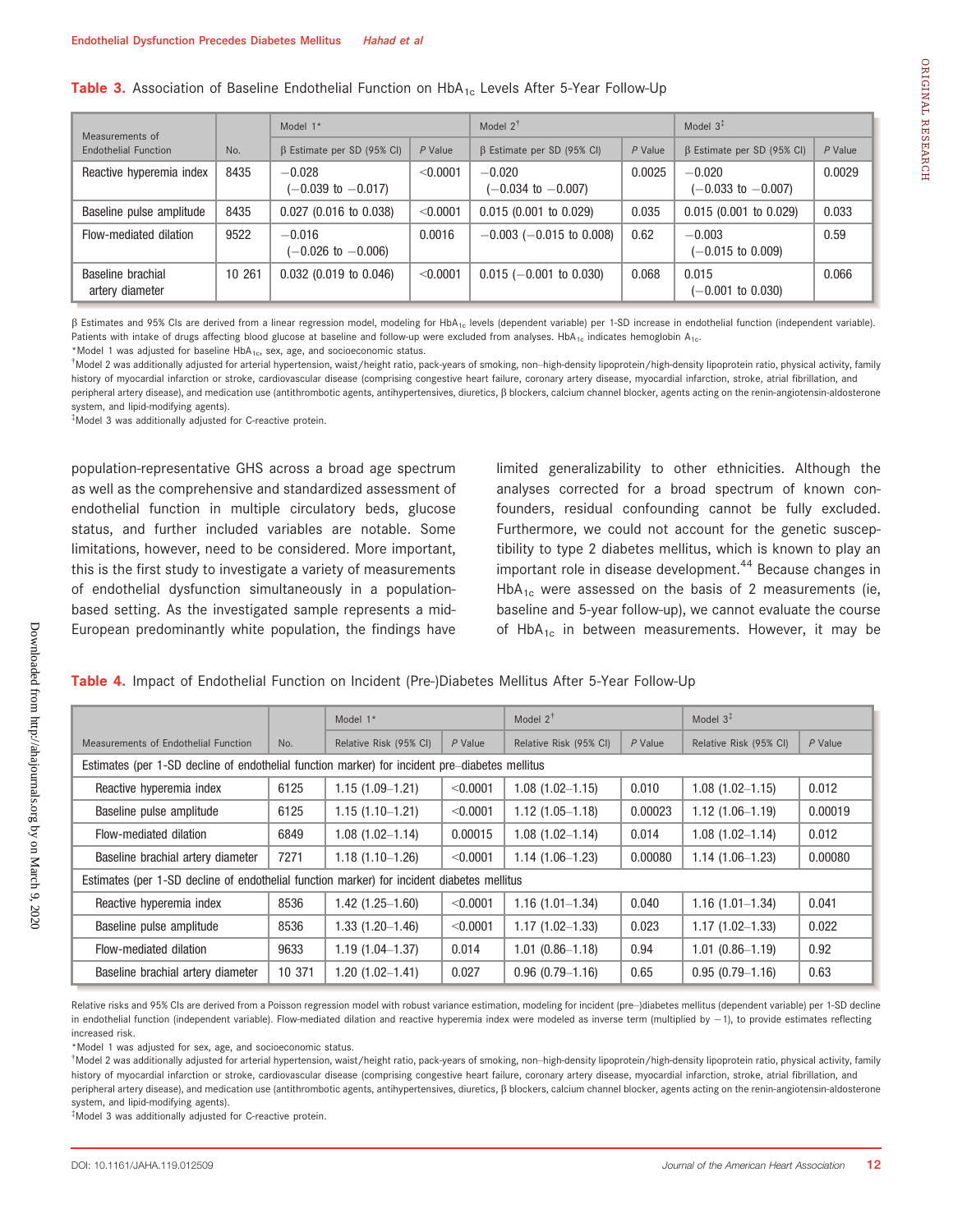reasonable to assume that  $HbA_{1c}$  increased more or less steadily over time, as previously demonstrated.<sup>45</sup> Also, we cannot rule out that methodological aspects of the determination of endothelial function may have affected our results because upper arm/brachial occlusion is known to produce a larger dilatory effect (and less NO mediated) compared with a lower arm/wrist occlusion, which could be relevant to the different response to FMD and RHI.<sup>46</sup> Nevertheless, rigorous efforts were undertaken for standardized phenotyping and to minimize potential confounding during assessment of endothelial dysfunction.

### **Conclusions**

Our data support the concept that endothelial dysfunction of the microvasculature, in particular resistance (but not conductance) vessels, precedes the development of type 2 diabetes mellitus. This implicates that microvascular damage might occur before the manifestation of diabetes mellitus. Future studies are needed to evaluate whether assessment of microvascular endothelial dysfunction may be useful in the risk stratification in primary prevention given the epidemic of diabetes mellitus development and the limitations of current risk stratification tools for type 2 diabetes mellitus.

### Acknowledgments

We appreciate the contribution of the participants of the GHS (Gutenberg Health Study) as well as the excellent assistance of all technicians, study nurses, and coworkers involved in the GHS. Drs Hahad and Münzel are the guarantors of this work and, as such, had full access to all the data in the study and take responsibility for the integrity of the data and the accuracy of the data analysis.

### Sources of Funding

The GHS (Gutenberg Health Study) is funded through the government of Rhineland-Palatinate ("Stiftung Rheinland-Pfalz für Innovation," contract AZ 961-386261/733), the research programs "Wissen schafft Zukunft" and "Center for Translational Vascular Biology" of the Johannes Gutenberg–University of Mainz, and its contract with Boehringer Ingelheim and PHILIPS Medical Systems, including an unrestricted grant for the GHS and by the Foundation Heart of Mainz. The funders had no role in study design, data collection and analysis, decision to publish, or preparation of the manuscript.

#### **Disclosures**

Drs Münzel, Gori, and Wild are principal investigators of the German Center for Cardiovascular Research, partner site Rhine-Main, Mainz, Germany. Drs Wild and Prochaska are funded by the Federal Ministry of Education and Research (BMBF 01EO1503). The remaining authors have no disclosures to report.

### References

- 1. NCD Risk Factor Collaboration (NCD-RisC). Worldwide trends in diabetes since 1980: a pooled analysis of 751 population-based studies with 4.4 million participants. Lancet. 2016;387:1513-1530.
- 2. Cho NH, Shaw JE, Karuranga S, Huang Y, da Rocha Fernandes JD, Ohlrogge AW, Malanda B. Idf diabetes atlas: global estimates of diabetes prevalence for 2017 and projections for 2045. Diabetes Res Clin Pract. 2018;138:271-281.
- 3. Grundy SM, Benjamin IJ, Burke GL, Chait A, Eckel RH, Howard BV, Mitch W, Smith SC Jr, Sowers JR. Diabetes and cardiovascular disease: a statement for healthcare professionals from the American Heart Association. Circulation. 1999;100:1134–1146.
- 4. Williams SB, Cusco JA, Roddy MA, Johnstone MT, Creager MA. Impaired nitric oxide-mediated vasodilation in patients with non-insulin-dependent diabetes mellitus. J Am Coll Cardiol. 1996;27:567–574.
- 5. Williams SB, Goldfine AB, Timimi FK, Ting HH, Roddy MA, Simonson DC, Creager MA. Acute hyperglycemia attenuates endothelium-dependent vasodilation in humans in vivo. Circulation. 1998;97:1695–1701.
- 6. Munzel T, Gori T, Bruno RM, Taddei S. Is oxidative stress a therapeutic target in cardiovascular disease? Eur Heart J. 2010;31:2741-2748.
- 7. Munzel T, Sinning C, Post F, Warnholtz A, Schulz E. Pathophysiology, diagnosis and prognostic implications of endothelial dysfunction. Ann Med. 2008;40:180–196.
- 8. Flammer AJ, Anderson T, Celermajer DS, Creager MA, Deanfield J, Ganz P, Hamburg NM, Luscher TF, Shechter M, Taddei S, Vita JA, Lerman A. The assessment of endothelial function: from research into clinical practice. Circulation. 2012;126:753–767.
- 9. Ciccone MM, Scicchitano P, Cameli M, Cecere A, Cortese F, Dentamaro I, Gentile F, Gesualdo M, Maiello M, Modesti PA, Muiesan ML, Novo S, Palmiero P, Saba PS, Zito A, Mattioli AV, Pedrinelli R. Endothelial function in prediabetes, diabetes and diabetic cardiomyopathy: a review. *J Diabetes Metab*. 2014;5:1–10.
- 10. Meigs JB, Hu FB, Rifai N, Manson JE. Biomarkers of endothelial dysfunction and risk of type 2 diabetes mellitus. JAMA. 2004;291:1978–1986.
- 11. Rossi R, Cioni E, Nuzzo A, Origliani G, Modena MG. Endothelial-dependent vasodilation and incidence of type 2 diabetes in a population of healthy postmenopausal women. Diabetes Care. 2005;28:702–707.
- 12. Thorand B, Baumert J, Chambless L, Meisinger C, Kolb H, Doring A, Lowel H, Koenig W; MONICA/KORA Study Group. Elevated markers of endothelial dysfunction predict type 2 diabetes mellitus in middle-aged men and women from the general population. Arterioscler Thromb Vasc Biol. 2006;26:398-405.
- 13. Meigs JB, O'Donnell CJ, Tofler GH, Benjamin EJ, Fox CS, Lipinska I, Nathan DM, Sullivan LM, D'Agostino RB, Wilson PW. Hemostatic markers of endothelial dysfunction and risk of incident type 2 diabetes: the Framingham Offspring Study. Diabetes. 2006;55:530–537.
- 14. Odegaard AO, Jacobs DR Jr, Sanchez OA, Goff DC Jr, Reiner AP, Gross MD. Oxidative stress, inflammation, endothelial dysfunction and incidence of type 2 diabetes. Cardiovasc Diabetol. 2016;15:51.
- 15. Song Y, Manson JE, Tinker L, Rifai N, Cook NR, Hu FB, Hotamisligil GS, Ridker PM, Rodriguez BL, Margolis KL, Oberman A, Liu S. Circulating levels of endothelial adhesion molecules and risk of diabetes in an ethnically diverse cohort of women. Diabetes. 2007;56:1898–1904.
- 16. Wild PS, Zeller T, Beutel M, Blettner M, Dugi KA, Lackner KJ, Pfeiffer N, Munzel T, Blankenberg S. The Gutenberg Health Study [in German]. Bundesgesundheitsblatt Gesundheitsforschung Gesundheitsschutz. 2012;55: 824–829.
- 17. Schnabel RB, Schulz A, Wild PS, Sinning CR, Wilde S, Eleftheriadis M, Herkenhoff S, Zeller T, Lubos E, Lackner KJ, Warnholtz A, Gori T, Blankenberg S, Munzel T. Noninvasive vascular function measurement in the community: cross-sectional relations and comparison of methods. Circ Cardiovasc Imaging. 2011;4:371–380.
- 18. Schnabel RB, Wild PS, Schulz A, Zeller T, Sinning CR, Wilde S, Kunde J, Lubos E, Lackner KJ, Warnholtz A, Gori T, Blankenberg S, Munzel T; Gutenberg Health Study Investigators. Multiple endothelial biomarkers and noninvasive vascular function in the general population: the Gutenberg Health Study. Hypertension. 2012;60:288–295.